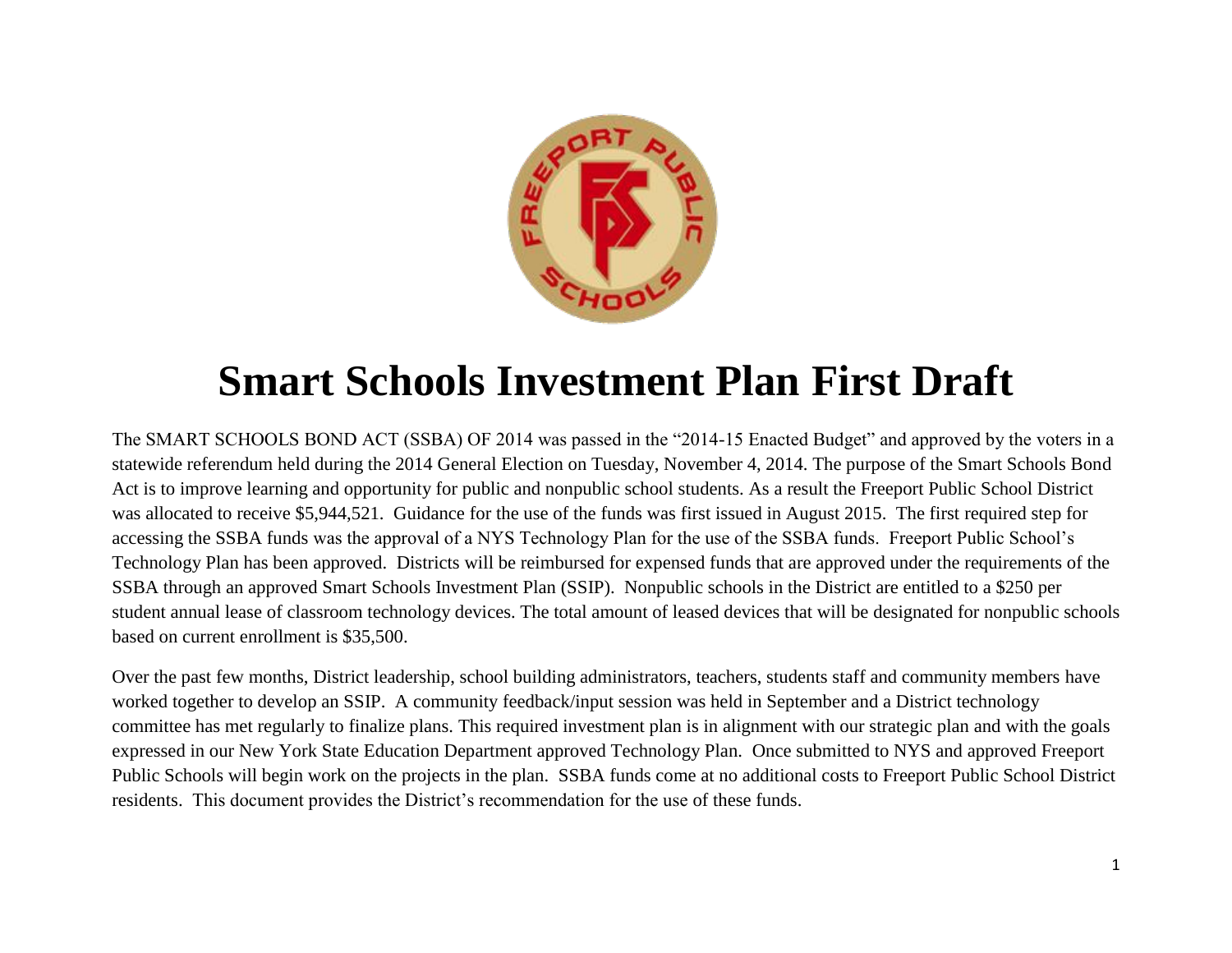## **Part 1: Implementation Plan Overview:**

## **1. Expansion of instructional devices throughout the District K-12: Cost: \$3.3 million**

**Rationale:** District is working to create seamless instructional environments in which teachers and students can easily select and utilize technology devices for learning, collaboration, critical thinking and creativity. This includes new opportunities for English language Learners and Students with Disabilities to better leverage technology for improvement and support. The addition of interactive boards, iPads, and chrome-book laptops will move the District to a 1:1 device to student ratio.

## **Proposed Purchases:**

- 80 interactive boards
- 5,780 chrome-book laptops
- 56 lap top carts
- $\bullet$  420 IPads
- 14 IPad carts

# **2. Convert Atkinson portables to permanent classrooms: Cost: \$2.6 million**

**Rationale:** The four Atkinson portables are nearing the end of their usable lifespan. Utilizing the SSBA to convert the portables to modern, 21<sup>st</sup> century Learning Spaces will not only benefit students but also eliminate the burden of the building costs from Freeport Public School District residents.

# **Proposed Purchase:**

Convert four portable classrooms at Atkinson Intermediate School to four permanent classrooms.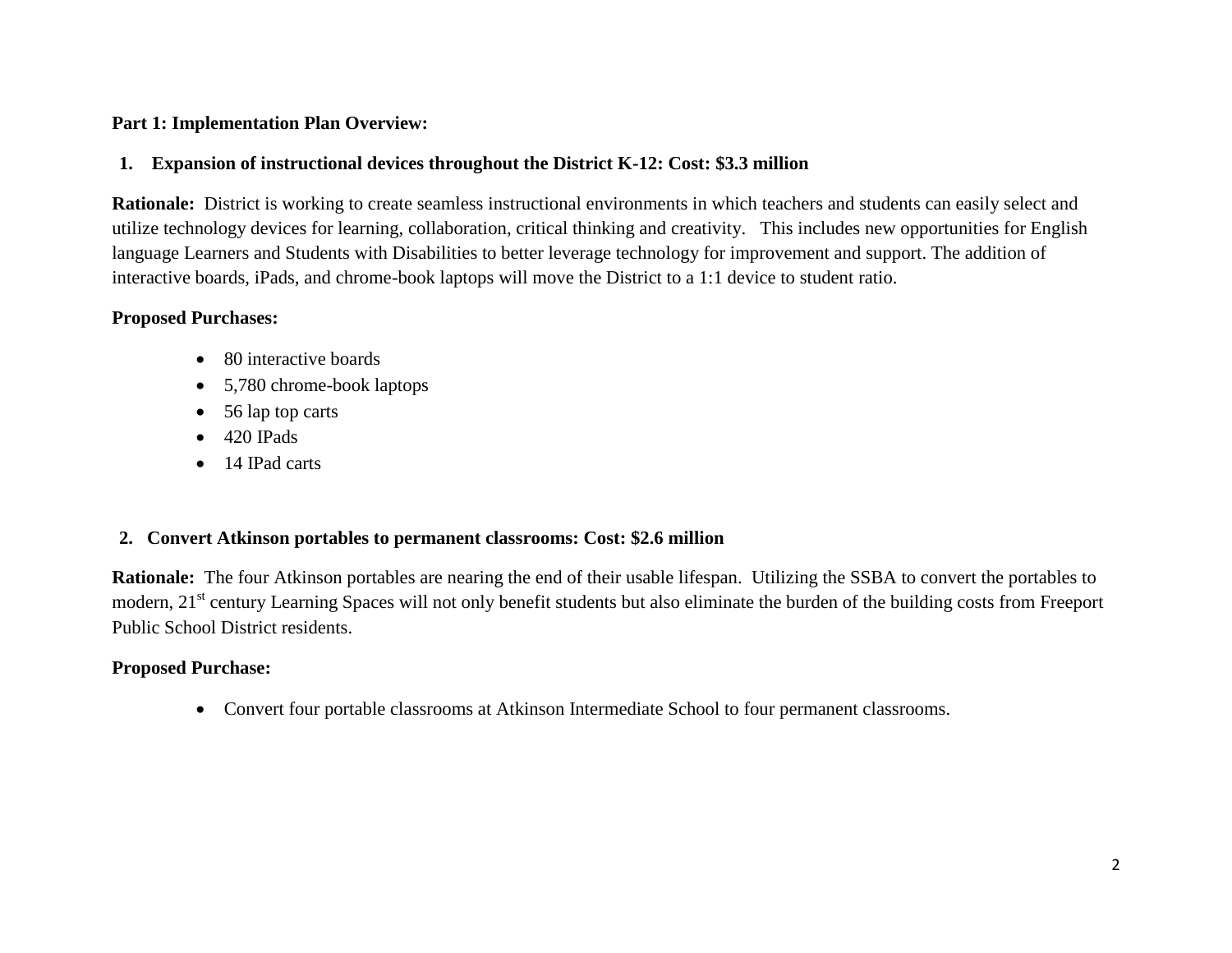| Phase 1         |                                                        |                    |                                 |                          |  |  |
|-----------------|--------------------------------------------------------|--------------------|---------------------------------|--------------------------|--|--|
| <b>Location</b> | <b>Focus</b>                                           | <b>Details</b>     | Cost                            | <b>Timeline</b>          |  |  |
| District-wide   | Installation of interactive                            | 80 interactive     | 80 (boards) x \$5000=\$400,000  | Work to begin fall of    |  |  |
|                 | boards to remaining spaces<br>and those that require a | boards plus        | 80 (Installs) x \$1000=\$80,000 | 2016 and to be completed |  |  |
|                 |                                                        | installation costs |                                 | by January 2017          |  |  |
|                 | replacement                                            |                    |                                 |                          |  |  |
|                 |                                                        |                    |                                 |                          |  |  |
| <b>FHS</b>      | Installation of 18 chrome-                             | 18 carts           | 18(carts) x \$1000=\$18,000     | Work to begin fall of    |  |  |
|                 | book carts.                                            |                    |                                 | 2016 and to be completed |  |  |
|                 |                                                        | 540 chrome books   | 540 x 450=\$243,000             | by winter 2017           |  |  |
|                 |                                                        |                    |                                 |                          |  |  |
|                 |                                                        |                    |                                 |                          |  |  |
| Dodd            | Installation of 5 chrome-book                          | 5 carts            | 5(carts) x $$1000 = $5,000$     | Work to begin fall of    |  |  |
|                 | carts.                                                 |                    |                                 | 2016 and to be completed |  |  |
|                 |                                                        | 150 chrome books   | 150 x 450=\$67,500              | by winter 2017           |  |  |
|                 |                                                        |                    |                                 |                          |  |  |
|                 |                                                        |                    |                                 |                          |  |  |
| Atkinson        | Installation of 8 chrome-book                          | 8 carts            | 8(carts) x \$1000=\$8,000       | Work to begin fall of    |  |  |
|                 | carts.                                                 |                    |                                 | 2016 and to be completed |  |  |
|                 |                                                        | 240 chrome books   | 240 x 450=\$108,000             | by winter 2017           |  |  |
|                 |                                                        |                    |                                 |                          |  |  |
|                 |                                                        |                    |                                 |                          |  |  |
|                 |                                                        |                    |                                 |                          |  |  |
|                 |                                                        |                    |                                 |                          |  |  |
|                 |                                                        |                    |                                 |                          |  |  |
|                 |                                                        |                    |                                 |                          |  |  |
| $K-4$           | Installation of 25 chrome-                             | 25 carts           | 25(carts) x \$1000=\$25,000     | Work to begin fall of    |  |  |
|                 | book carts.                                            | 750 chrome books   | 750 x 450=\$337,500             | 2016 and to be completed |  |  |
|                 |                                                        |                    |                                 | by winter 2017           |  |  |
|                 |                                                        |                    |                                 |                          |  |  |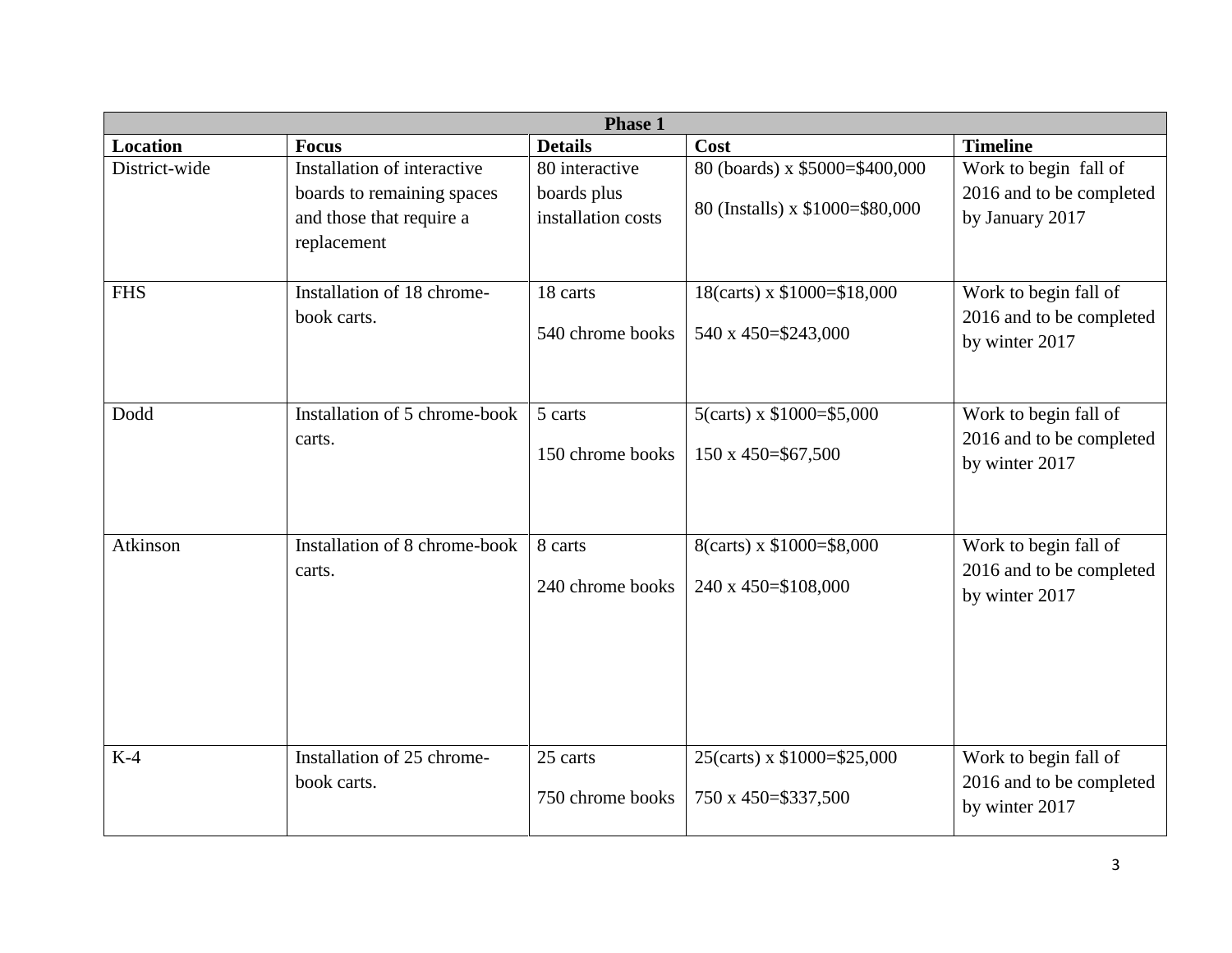|                                         | Installation of 14 IPad carts     | 12 IPad carts      | 14 x \$1000=\$14,000          |                          |  |  |
|-----------------------------------------|-----------------------------------|--------------------|-------------------------------|--------------------------|--|--|
|                                         |                                   | 420 IPads          | 420 @ 450=\$162,000           |                          |  |  |
|                                         |                                   |                    |                               |                          |  |  |
| <b>Phase 1 Total Costs: \$1,495,000</b> |                                   |                    |                               |                          |  |  |
| <b>Phase 2</b>                          |                                   |                    |                               |                          |  |  |
| <b>Location</b>                         | <b>Focus</b>                      | <b>Details</b>     | Cost                          | <b>Timeline</b>          |  |  |
| <b>FHS</b>                              | Grade 9-12 Student Devices        | 1-1 Chrome-book    | 2,100 x \$450=\$945,000       | Work to begin summer of  |  |  |
|                                         |                                   | device rollout     |                               | 2017 and to be completed |  |  |
|                                         |                                   | (2,100)            |                               | by Fall 2017             |  |  |
| Atkinson                                | <b>Conversion of Portables to</b> | Replace four       | \$2,600,000                   | Work to begin summer     |  |  |
|                                         | permanent learning spaces         | existing portables |                               | 2017 and to be completed |  |  |
|                                         |                                   | with classrooms    |                               | by fall 2017             |  |  |
|                                         |                                   |                    |                               |                          |  |  |
| Phase 2 Total Costs: \$3,545,000        |                                   |                    |                               |                          |  |  |
| <b>Phase 3</b>                          |                                   |                    |                               |                          |  |  |
| <b>Location</b>                         | Focus                             | <b>Details</b>     | Cost                          | <b>Timeline</b>          |  |  |
| Atkinson/Dodd                           | Grade 5-8 Student Devices         | 1-1 Chrome-book    | $2,000 \times 450 = $900,000$ | Work to begin summer of  |  |  |
|                                         |                                   | device rollout     |                               | 2018 and to be completed |  |  |
|                                         |                                   | (2,000)            |                               | by Fall 2018             |  |  |
|                                         |                                   |                    |                               |                          |  |  |
| <b>Phase 3 Total Costs: \$900,000</b>   |                                   |                    |                               |                          |  |  |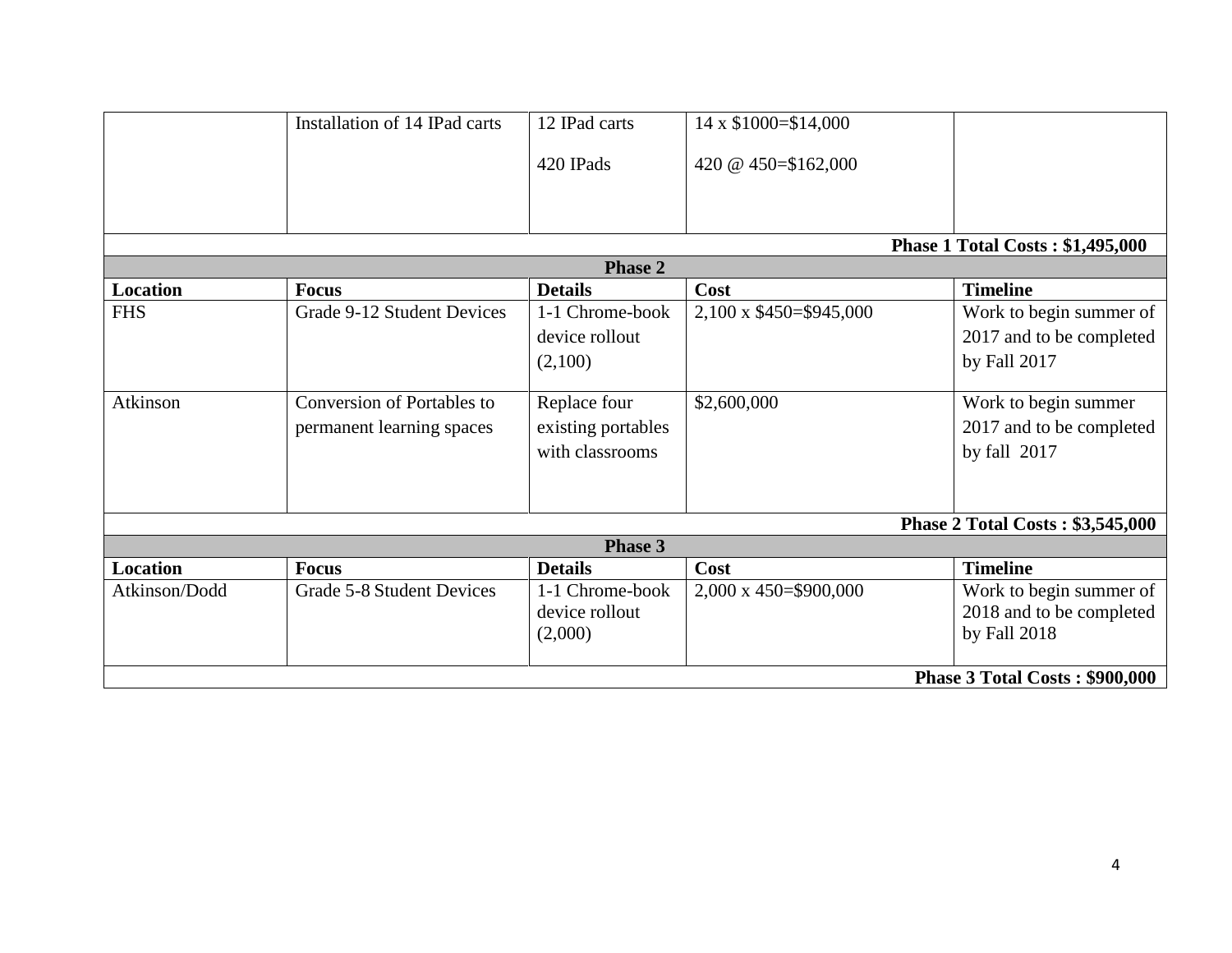## **Part 2:**

#### **Professional Development**

The Freeport Public Schools recognizes the importance of ongoing and sustained professional development for staff and students. The District is committed to provide professional development to ensure that staff can employ the technology purchase through the Smart School Bond. This will ensure all our teachers, school administrators and staff will be empowered to best utilize these new technologies for instructional purposes.

The Freeport Public Schools will continue to employ an instructional technology coach, utilize Model School days through Nassau BOCES, engage with expert consultants and provide offsite and onsite professional development for staff to support the SSIP classroom technology devices. The Professional Development Planning team in conjunction with the Technology Committee will monitor and evaluate the impact of professional development regularly.

#### **Part 3:**

#### **Sustainability**

The District currently contracts with Nassau BOCES for ongoing technical support for our IT Infrastructure and devices. This will ensure sustainability of the District's technology infrastructure. In addition The District will integrate the Smart Schools Bond purchases into the existing district's Equipment replacement cycle. Each year the district allocates funds for the normal repair cost of the learning devices in the district.

#### **Part 4:**

#### **Timeline**

The District will make multiple submissions to the State Education Department SSBA Program for our SSBA Allocation and Projects. Once the Investment Plan is approved by the State, the District will begin necessary preparations to begin the installation and implementation of classroom devices K-12. Actual dates are to be determined as this project requires pre-approval by the New York State Education Department prior to the start of work. Once the SSIP is approved the District will begin gradually purchasing devices in accordance with the aforementioned phases. All purchases will be made in accordance with the District's purchasing policy. The district will also include this new equipment in its existing inventory database and monitor it to ensure equipment is securely maintained and supported at its designated locations.